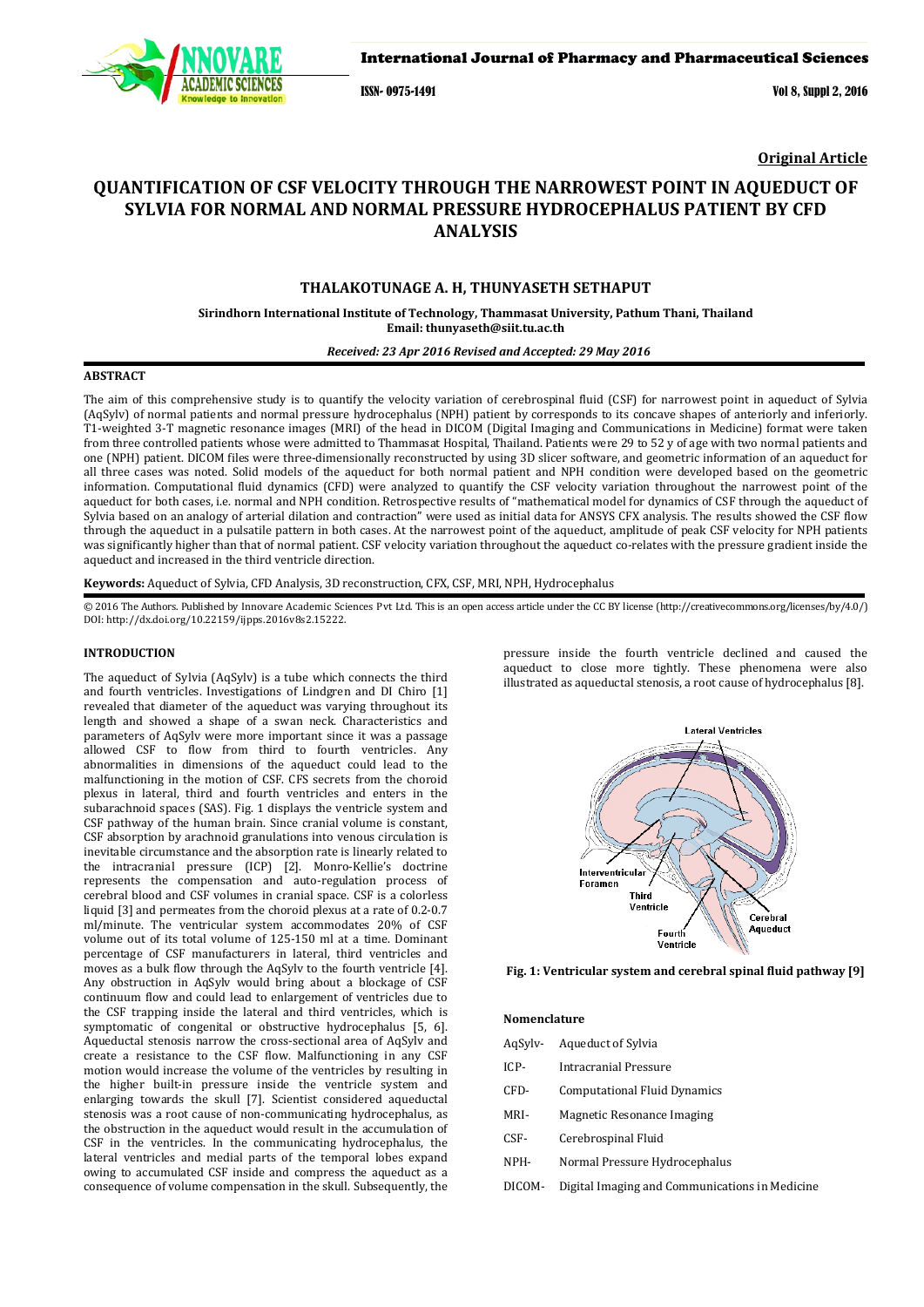## **MATERIALS AND METHODS**

CFD was analyzed to quantify the velocity variation of CSF through the AqSylv. MRI DICOM of the aqueduct was taken in particular two normal patients and one NPH patient. DICOM files were exported to the 3D Slicer software and 3D models were generated. Geometric information of an aqueduct which corresponded to the normal and NPH patients was noted. Measured mean morphologic of the ventricular system was, width of lateral ventricles 30 mm; length of aqueduct 14.1 mm; diameter of the narrowest point of the aqueduct for a normal patient 0.9 mm; inclination of aqueduct relates to the third and fourth ventricles is 26 °and 18 ° respectively [10], diameter of the narrowest point of the aqueduct for hydrocephalus patient were reported as 0.5 mm and we assumed it as 0.6 mm for NPH patient. Solid models of the aqueduct were constructed for both cases by considering the anatomical shape of concave anteriorly and inferiorly. Computed solid models by using SolidWorks© were exported to the ANSYS CFX to generate the mesh, and set up the boundary conditions. In addition to the retrospective computational fluid analysis had done by other researchers based on the rigid wall domain for the aqueduct, we considered aqueduct wall as a deformable membrane. Properties that we used are showing in table 1. Navier-Stokes equations applied as the continuity of CSF throughout the aqueduct. Several assumptions were made such as CSF is incompressible, viscous, homogenous and Newtonian fluid. Considering aqueduct wall as deformable membrane was more important, whereas it influenced the pressure variation by acting as elastic buffering chamber due to its elastic properties [11, 12].

#### **Table 1: Characteristic properties of CSF and tissues**

| <b>Property</b>                          | Value                           |
|------------------------------------------|---------------------------------|
| <b>Young Modulus of Ventricles</b>       | $2,100 \text{ N/m}^2$           |
| Young Modulus of SAS                     | 3,500 N/ $m2$                   |
| Density of CSF, $\rho_f$                 | $1,004-1,007$ kg/m <sup>3</sup> |
| Viscosity of CSF, µCSF                   | $10^{-3}$ Pas                   |
| Ventricular Tissue Spring Elasticity, ke | 8 N/m (Normal)                  |
| Brain Tissue Dampening, kd               | $0.35 \times 10^{-3}$ (Ns)/m    |
| Specific Gravity of CSF                  | 1.007                           |

#### **Former studies**

Former study results of "Mathematical model for dynamics of CSF through the AqSylv based on an analogy of arterial dilation and contraction" [13] used as the initiation condition of CFX analysis, and its resulted velocity profile of CSF through the aqueduct used CFX as an expression to initial conditions. Fig. 2 shows the CSF velocity profile throughout the aqueduct, which we have obtained from our former study. The upper graph shows the displacement of ventricular tissues corresponds to the arterial wall displacement during the cardiac cycle. The vertical axis denotes the millimeter and horizontal axis denotes R-R cardiac intervals. The yellow line is the cardiac pulse. "X" and "O" dotted lines represent the displacement of blood wall and ventricular tissue, respectively. The lower graph shows the CSF velocity proportional to the ventricular tissue displacement, and CSF flow is synchronized with cardiac pulsation in making a small phase shift.



**Fig. 2: CSF velocity profile through the aqueduct with respect to ventricular tissue displacement. CSF velocity in terms of "cm/sec" in term of cardiac R-R interval [13]**

#### **3D reconstruction and geometric information**

DICOM files were imported to 3D slicer software to do the volume rendering, and present as CT-coronary Artery view to investigate the dimensions and geometries of the ventricular system. Fig. 3 shows threedimensionally reconstructed models of NPH patient's ventricle system.



**Fig. 3: 3D reconstructed ventricle system of NPH patient and geometric measurements**

### **Solid models of aqueduct of sylvia**

Solid models were built by using Solid Works© Premium 2015. The length of the aqueduct for both cases was considered as 14.1 mm and the narrowest point was placed 8.5 mm distances from third ventricle side of the solid model. The length of the narrowest point of a normal patient's aqueduct was 1.5 mm and 2.7 mm for NPH patient in the axial direction of the aqueduct. The diameter of the narrowest point of the aqueduct has been considered as 0.9 mm and 0.6 mm for the normal patient and NPH patient correspondingly. Fig. 4 (a) and (b) shows the solid models of the aqueduct of Sylvia for the normal patient and NPH patient correspondingly.



**Fig. 4: Solid model of aqueduct of Sylvia for (a) normal patient and (b) NPH patient**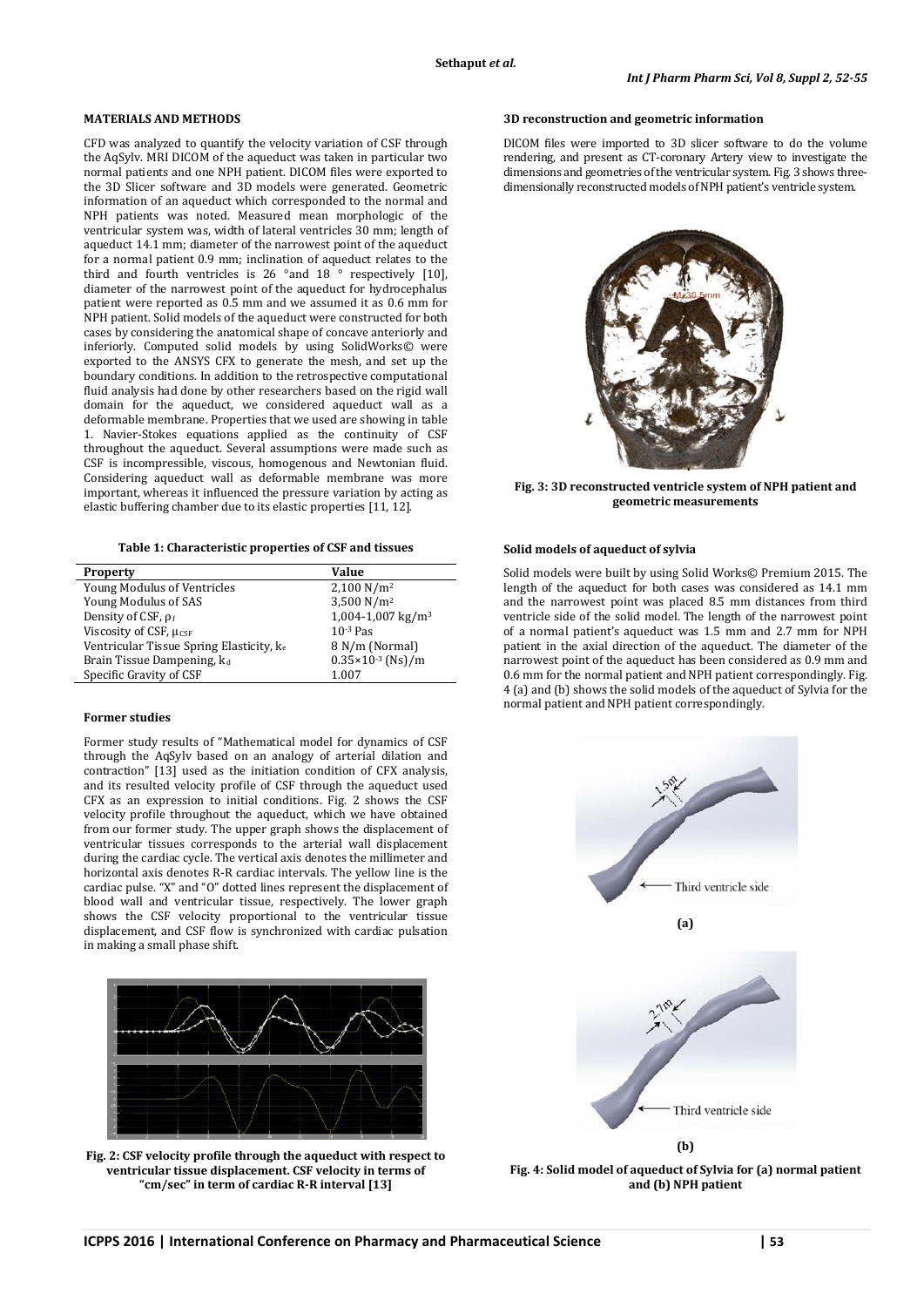For both analyses, CSF concerned as water and aqueduct wall concerned as solid elastic material by assigning brain tissue elastic properties. Elasticity of the aqueduct wall changed to 6000 Pa and 1500 Pa [14] for normal patient and NPH patient respectively (Simulations were done by considering same wall elasticity for normal and NPH cases, there were no significant velocity distribution change due to the compensation of pressure by elastic property of the wall of aqueduct's narrow point). Initial boundary conditions were concerned as the same for both analysis, reference pressure of the third ventricle was 10 mmHg. Velocity profile derived from the retrospective numerical analysis was used as a mathematical expression of both cases and initial CSF input velocity into aqueduct from the third ventricle was set as defined expression (defined equation for CSF velocity profile was in our previous studies [13]). Defined mathematical expression in CFX was on one cycle of CSF pulsatile velocity. In order to get more accurate results, considered pulsatile cycle was divided into 16-time steps.

Navier-Stokes equation for the motion of CSF can be written as refer to " $(1)$ ". Where *u* is fluid velocity,  $R_e$  is Reynolds number,  $f$  is a force, and *p* is the mean of the three normal stresses.

$$
\frac{Du}{Dt} = -\nabla p + f + \frac{1}{R_e}\nabla^2 u
$$
 ....... (1)  

$$
R_e = \frac{UL}{V}
$$

Venturi effect can be illustrated as refer to "(2)

$$
P_{Third\; Ventricle} - P_{Narrowest\; Place} = \frac{\rho}{2} \left( v^2 \frac{2}{2} - v^2 \frac{1}{2} \right) \dots \dots \dots (2)
$$

Where,  $v_1$  is the CSF velocity of third ventricle side and  $v_2$  is the CSF velocity at the narrowest point of the aqueduct.

## **RESULTS AND DISCUSSION**

CFD results showed that descending velocity gradient exists along the third ventricle direction and ascending pressure gradient exists in third ventricle direction from the narrowest point of the aqueduct. The results agree with the investigations of Jeong Hyun Lee *et al.* [15] which noted CSF velocity tendency to increase its velocity from the superior to the inferior aqueduct. At the narrowest point of the aqueduct, the maximum CSF velocity of normal patient reached to 31.5 cm/s as shown in fig. 5(a). But for a NPH patient it reached to 51.7 cm/s as shown in fig. 5(b). After that, velocity variation of CSF through the narrowest point of the aqueduct for one R-R cycle was plotted which was based on the same input conditions on CFD analysis. Fig. 6(a) and fig. 6(b) show the CSF velocity profile at the narrowest point of the aqueduct of Sylvia for one R-R cardiac cycle of a normal patient and NPH patient correspondingly. At the narrowest point of the aqueduct, Results were explicitly shown that CSF mean velocity of NPH patient was higher than that of a normal patient. In addition, the amplitude of peak velocity of CSF for NPH patient was significantly higher than that of CSF for the normal patient as well.



**Fig. 5: CSF velocity variation through the aqueduct of Sylvia for (a) normal patient and (b) NPH patient**

## **CONCLUSION**

According to the Venturi effect, the lowest pressure exerted on the place of maximum velocity occurred at a tube of fluid flows. Same phenomena happened in the aqueduct of Sylvia where lowest pressure and highest velocity of CSF existed on the narrowest point. At the narrowest point of the aqueduct, CSF pressure of NPH patient was lower than CSF pressure of a normal patient. But, the pressure gradient of NPH patient along the third ventricle side was higher than that of the normal patient along the third ventricle side. Under the condition that the aqueduct wall elasticity was significantly low and could not compensate the pressure increment, the third ventricle would enlarge as a consequence. According to the results, we concluded that ventricular enlargements might result from the reduction of cross sectional area or obstruction at the narrow point of the aqueduct and also the reduction of wall elastic property at the narrowest point.





**(b)**

**Fig. 6: CSF velocity variation through the narrowest point of the aqueduct of Sylvia for (a) normal patient and (b) NPH patient**

#### **ACKNOWLEDGMENT**

We would like to convey our sincere gratitude to Dr. Varalee Mingkwansook, Ph. D, at Thammasat hospital and Assoc. Prof. Orasa Chawalparit of Mahidol University for giving MRI data and information to carry out our research. This research was supported in part by Sirindhorn International Institute of Technology, Thammasat University, grant SIIT2014-YRG5.

#### **CONFLICT OF INTERESTS**

Declared none